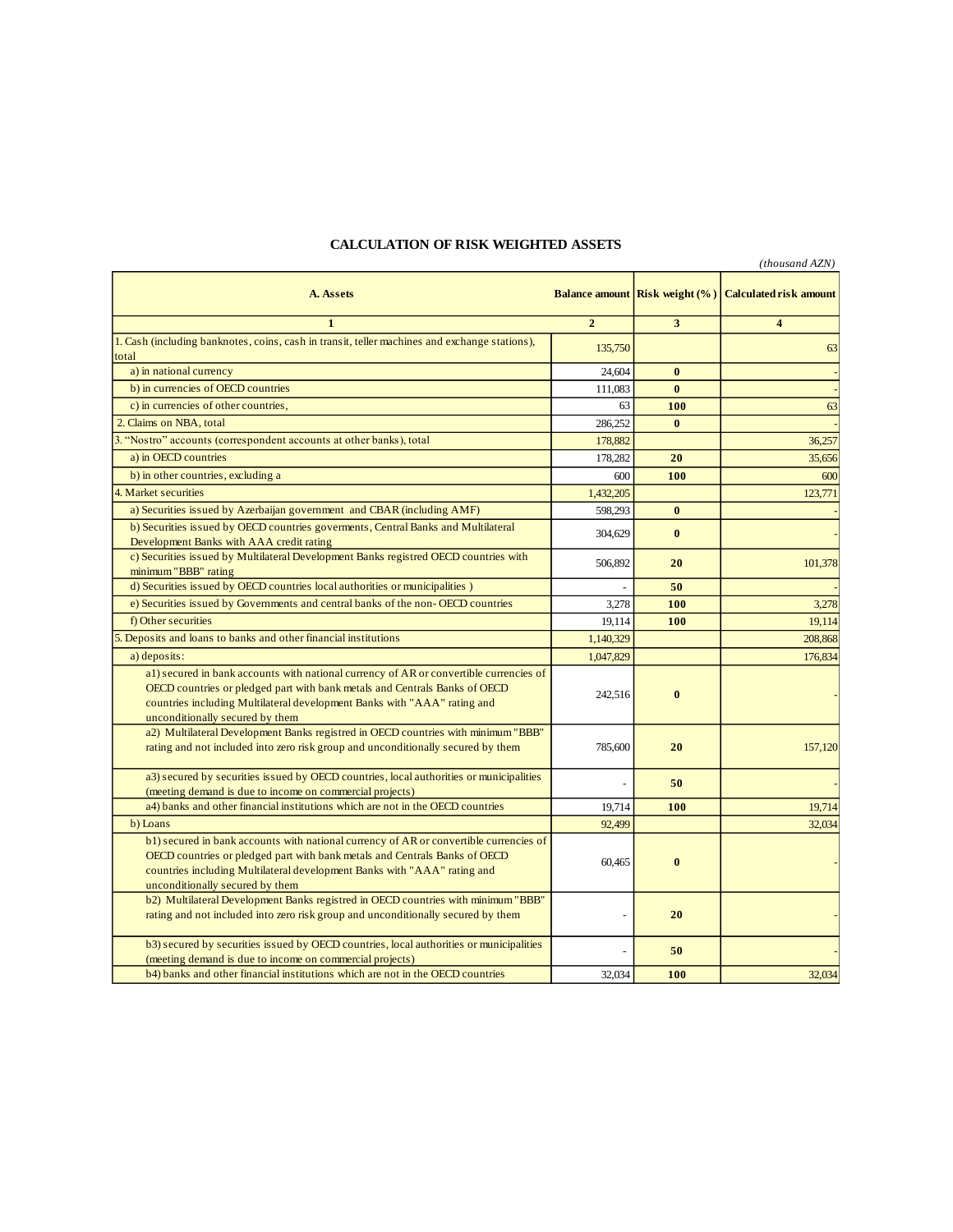| 6. Loans to customers                                                                   | 1,330,447 |             | 1,274,150 |
|-----------------------------------------------------------------------------------------|-----------|-------------|-----------|
| a) loans to the industrial sector:                                                      | 299,273   |             | 217,561   |
| al) secured in bank accounts with national currency of AR or convertible currencies of  |           |             |           |
| OECD countries or pledged part with bank metals and Multilateral development Banks      | 105,817   | $\bf{0}$    |           |
| with "AAA" rating and unconditionally secured by them                                   |           |             |           |
| a2) Pledged part with secutities of Government of AR, Central Bank, OECD                |           |             |           |
| governments, central banks, Multilateral Development Banks which are not in 0 (zero)    |           | 20          |           |
| risk group with minimum "BBB" credit rating or unconditionally guranteed by them        |           |             |           |
|                                                                                         |           |             |           |
| a3) secured by securities issued by OECD countries, local authorities or municipalities |           | 50          |           |
| (meeting demand is due to income on commercial projects)                                |           |             |           |
| a4) in other cases                                                                      | 193,456   | X           | 217,561   |
| a4_1) local currency                                                                    | 72,931    | <b>100</b>  | 72,931    |
| a4_2) OECD countries' freely convertible currencies                                     | 120,525   | 120         | 144,630   |
| a4_3) currency of non-OECD countries                                                    |           | 120         |           |
| b) loans for agriculture:                                                               | 142,589   |             | 146,527   |
| b1) secured in bank accounts with national currency of AR or convertible currencies of  |           |             |           |
| OECD countries or pledged part with bank metals and Multilateral development Banks      | 1,016     | $\bf{0}$    |           |
| with "AAA" rating and unconditionally secured by them                                   |           |             |           |
| b2) Pledged part with secutities of Government of AR, Central Bank, OECD                |           |             |           |
| governments, central banks, Multilateral Development Banks which are not in 0 (zero)    |           |             |           |
| risk group with minimum "BBB" credit rating or unconditionally guranteed by them        |           | 20          |           |
|                                                                                         |           |             |           |
| b3) secured by securities issued by OECD countries, local authorities or municipalities |           | 50          |           |
| (meeting demand is due to income on commercial projects)                                |           |             |           |
| b4) other cases                                                                         | 141,573   | $\mathbf X$ | 146,527   |
| b4_1) local currency                                                                    | 116,804   | 100         | 116,804   |
| b4_2) OECD countries' freely convertible currencies                                     | 24,769    | 120         | 29,723    |
| b4_3) currency of non-OECD countries                                                    |           | 120         |           |
| c) Loans to construction sector:                                                        | 67,308    |             | 66,652    |
| c1) secured in bank accounts with national currency of AR or convertible currencies of  |           |             |           |
| OECD countries or pledged part with bank metals and Multilateral development Banks      | 5,990     | $\bf{0}$    |           |
| with "AAA" rating and unconditionally secured by them                                   |           |             |           |
| c2) Pledged part with secutities of Government of AR, Central Bank, OECD                |           |             |           |
| governments, central banks, Multilateral Development Banks which are not in 0 (zero)    |           |             |           |
| risk group with minimum "BBB" credit rating or unconditionally guranteed by them        |           | 20          |           |
|                                                                                         |           |             |           |
| c3) secured by securities issued by OECD countries, local authorities or municipalities |           | 50          |           |
| (meeting demand is due to income on commercial projects)                                |           |             |           |
| c4) other cases                                                                         | 61,318    | $\mathbf X$ | 66,652    |
| c4_1) Milli valyuta                                                                     | 34,644    | 100         | 34,644    |
| c4 2) İƏİT ölkələrinin sərbəst dönərli valyutası                                        | 26.673    | 120         | 32,008    |
| c4 3) İƏİT ölkələrinə aid olmayan ölkələrin valyutası                                   |           | 120         |           |
| d) Loans to the transport and communication sectors:                                    | 63,280    |             | 66,002    |
| d1) secured in bank accounts with national currency of AR or convertible currencies of  |           |             |           |
| OECD countries or pledged part with bank metals and Multilateral development Banks      | 724       | $\bf{0}$    |           |
| with "AAA" rating and unconditionally secured by them                                   |           |             |           |
| d2) Pledged part with secutities of Government of AR, Central Bank, OECD                |           |             |           |
| governments, central banks, Multilateral Development Banks which are not in 0 (zero)    |           |             |           |
| risk group with minimum "BBB" credit rating or unconditionally guranteed by them        |           | 20          |           |
|                                                                                         |           |             |           |
| d3) secured by securities issued by OECD countries, local authorities or municipalities |           | 50          |           |
| (meeting demand is due to income on commercial projects)                                |           |             |           |
| d4) other cases                                                                         | 62,556    | $\mathbf X$ | 66,002    |
| $d4_1)$ local currency                                                                  | 45,326    | <b>100</b>  | 45,326    |
| d4_2) OECD countries' freely convertible currencies                                     | 17,230    | 120         | 20,676    |
| d4_3) currency of non-OECD countries                                                    |           | 120         |           |
|                                                                                         |           |             |           |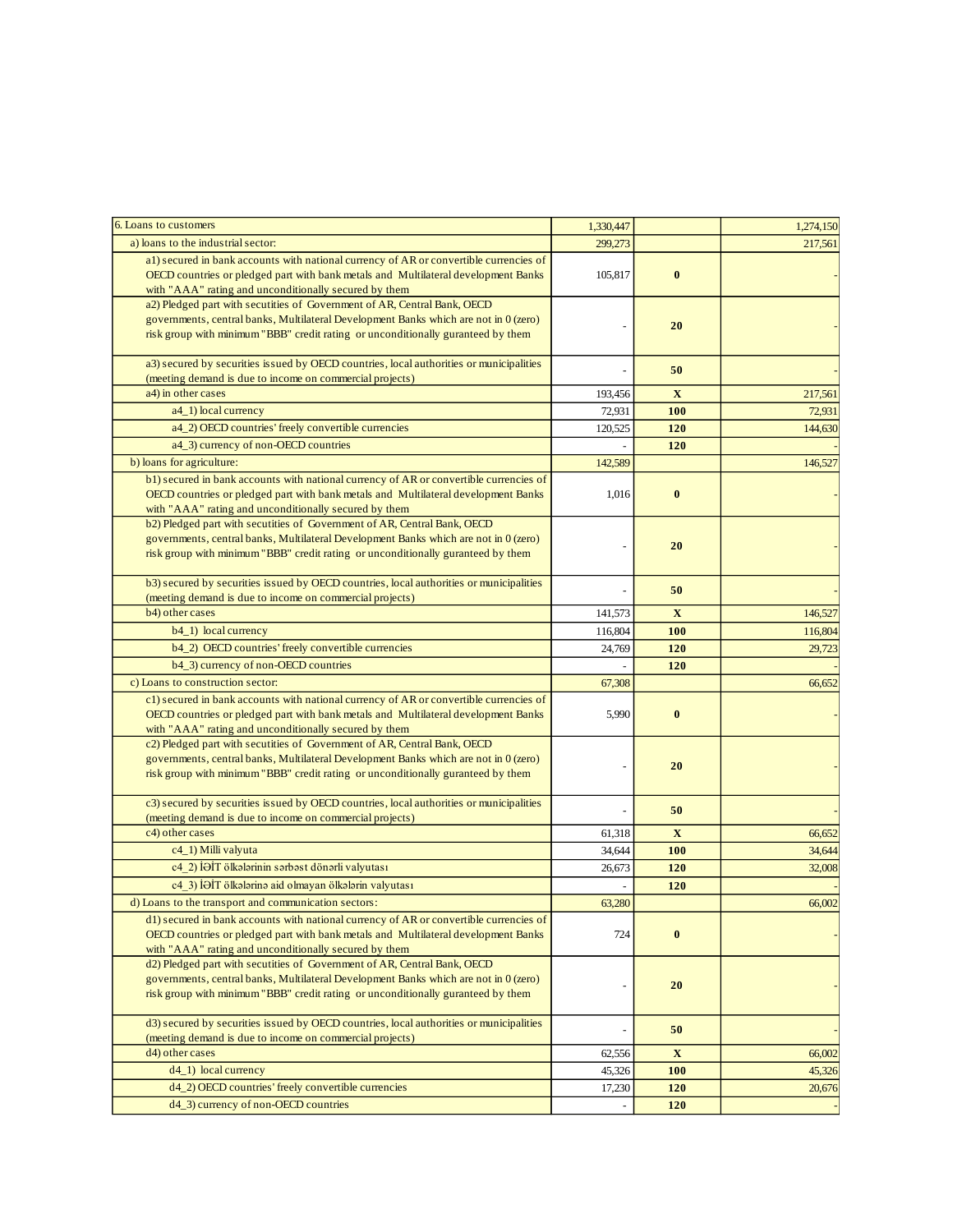| e) Loans trade and service sectors :                                                                                                                                         | 581,705           |              | 570,687   |
|------------------------------------------------------------------------------------------------------------------------------------------------------------------------------|-------------------|--------------|-----------|
| e1) secured in bank accounts with national currency of AR or convertible currencies of<br>OECD countries or pledged part with bank metals and Multilateral development Banks | 61,065            | $\bf{0}$     |           |
| with "AAA" rating and unconditionally secured by them                                                                                                                        |                   |              |           |
| e2) Pledged part with secutities of Government of AR, Central Bank, OECD                                                                                                     |                   |              |           |
| governments, central banks, Multilateral Development Banks which are not in 0 (zero)                                                                                         |                   | 20           |           |
| risk group with minimum "BBB" credit rating or unconditionally guranteed by them                                                                                             |                   |              |           |
| e3) secured by securities issued by OECD countries, local authorities or municipalities                                                                                      |                   | 50           |           |
| (meeting demand is due to income on commercial projects)                                                                                                                     |                   |              |           |
| e4) other cases                                                                                                                                                              | 520,640           | $\mathbf{X}$ | 570,687   |
| e4_1) local currency                                                                                                                                                         | 270,406           | 100          | 270,406   |
| e4_2) OECD countries' freely convertible currencies                                                                                                                          | 250,234           | 120          | 300,281   |
| e4_3) currency of non-OECD countries                                                                                                                                         |                   | 120          |           |
| f) loans to individuals for personal purposes                                                                                                                                | 176,293           |              | 206,720   |
| f1) secured in bank accounts with national currency of AR or convertible currencies of                                                                                       |                   |              |           |
| OECD countries or pledged part with bank metals and Multilateral development Banks<br>with "AAA" rating and unconditionally secured by them                                  | 3,995             | $\bf{0}$     |           |
| f2) Pledged part with secutities of Government of AR, Central Bank, OECD                                                                                                     |                   |              |           |
| governments, central banks, Multilateral Development Banks which are not in 0 (zero)                                                                                         |                   |              |           |
| risk group with minimum "BBB" credit rating or unconditionally guranteed by them                                                                                             |                   | 20           |           |
|                                                                                                                                                                              |                   |              |           |
| f3) Mortgage loans (ADF funds or other sources to the same conditions) and securities                                                                                        |                   |              |           |
| issued by OECD countries, local authorities or by the municipal authorities (a revenue<br>demand is for commercial projects)                                                 | 22,328            | 50           | 11,164    |
| f4) unsecured consumer loans                                                                                                                                                 | 65,996            | X            | 72,287    |
| $f4_1)$ local currency                                                                                                                                                       | 53,413            | 100          | 53,413    |
| f4_2) OECD countries' freely convertible currencies                                                                                                                          | 12,583            | 150          | 18,874    |
| f4_3) currency of non-OECD countries                                                                                                                                         |                   | 150          |           |
| f5) other consumer loans                                                                                                                                                     | 83,974            | $\mathbf X$  | 123,269   |
| $f5_1$ ) local currency                                                                                                                                                      | 5,385             | <b>100</b>   | 5,385     |
| f5_2) OECD countries' freely convertible currencies                                                                                                                          | 78,589            | 150          | 117,884   |
| f5_3) currency of non-OECD countries                                                                                                                                         | $\overline{a}$    | 150          |           |
| g) Loans to other sectors                                                                                                                                                    |                   |              |           |
| g1) secured in bank accounts with national currency of AR or convertible currencies of                                                                                       |                   |              |           |
| OECD countries or pledged part with bank metals and Multilateral development Banks                                                                                           |                   | $\bf{0}$     |           |
| with "AAA" rating and unconditionally secured by them                                                                                                                        |                   |              |           |
| g2) Pledged part with secutities of Government of AR, Central Bank, OECD                                                                                                     |                   |              |           |
| governments, central banks, Multilateral Development Banks which are not in 0 (zero)<br>risk group with minimum "BBB" credit rating or unconditionally guranteed by them     |                   | 20           |           |
|                                                                                                                                                                              |                   |              |           |
| g3) secured by securities issued by OECD countries, local authorities or municipalities                                                                                      |                   | 50           |           |
| (meeting demand is due to income on commercial projects)                                                                                                                     |                   |              |           |
| g4) other cases                                                                                                                                                              | ÷,                | $\mathbf{X}$ |           |
| g4_1) local currency                                                                                                                                                         | -                 | <b>100</b>   |           |
| g4_2) OECD countries' freely convertible currencies                                                                                                                          |                   | 120          |           |
| g4_3) currency of non-OECD countries                                                                                                                                         |                   | 120          |           |
| 7. Fixed assets not used in bank operations (minus depreciation)<br>8. Equity investments to unconsolidated subsidiary Banks and other in companies                          | 29,252            | <b>100</b>   | 29,252    |
| 9. All other assests                                                                                                                                                         | 149,301<br>55,677 | $\bf{0}$     | 38,892    |
| a) secured in bank accounts with national currency of AR or convertible currencies of                                                                                        |                   |              |           |
| OECD countries or pledged part with bank metals and Multilateral development Banks                                                                                           | 5,271             | $\bf{0}$     |           |
| with "AAA" rating and unconditionally secured by them                                                                                                                        |                   |              |           |
| b) Pledged part with secutities of Government of AR, Central Bank, OECD governments,                                                                                         |                   |              |           |
| central banks, Multilateral Development Banks which are not in $0$ (zero) risk group with                                                                                    | 14,392            | 20           | 2,878     |
| minimum "BBB" credit rating or unconditionally guranteed by them<br>c) secured by securities issued by OECD countries, local authorities or municipalities                   |                   |              |           |
| (meeting demand is due to income on commercial projects)                                                                                                                     |                   | 50           |           |
| d) other cases                                                                                                                                                               | 36,014            | <b>100</b>   | 36,014    |
| 10. (minus) Allowance for possible losses                                                                                                                                    | 50,776            | $\bf{0}$     |           |
| 11. Intangible assests                                                                                                                                                       | 27,853            | $\bf{0}$     |           |
| 12. Total balance assets                                                                                                                                                     | 4,715,172         | $\mathbf X$  |           |
| 13. The total amount of risk-weighted assets                                                                                                                                 |                   |              | 1,711,252 |